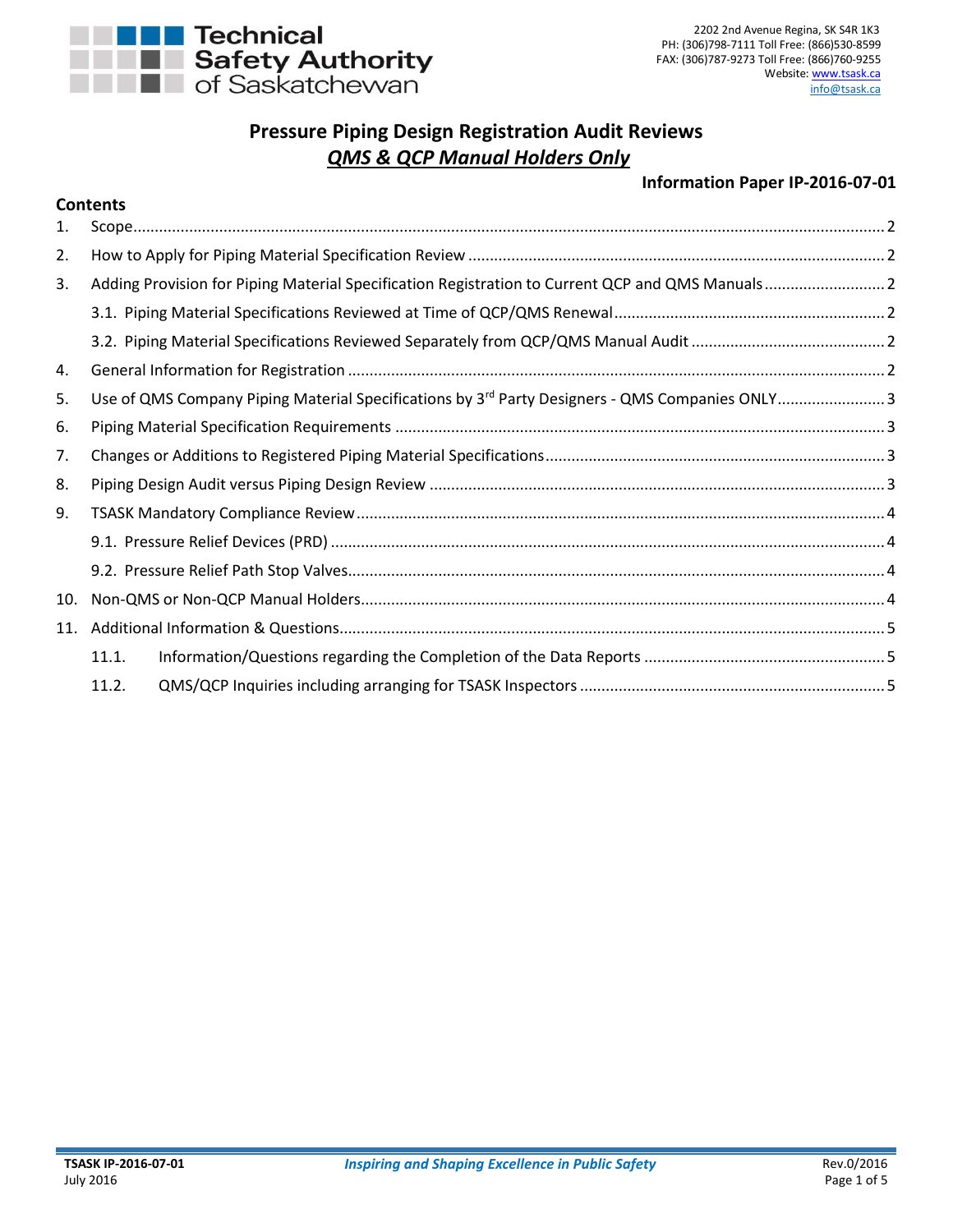

2202 2nd Avenue Regina, SK S4R 1K3 PH: (306)798-7111 Toll Free: (866)530-8599 FAX: (306)787-9273 Toll Free: (866)760-9255 Website: [www.tsask.ca](http://www.tsask.ca/) [info@tsask.ca](mailto:info@tsask.ca)

## <span id="page-1-0"></span>**1. Scope**

For Quality Control Program (QCP) or Quality Management System (QMS) companies only, TSASK has developed a provision where TSASK Design Surveyors shall have the option of doing an audit of the pressure piping design submission instead of a full review provided QCP/QMS companies have registered their Piping Material Specifications with TSASK. This paper details how to apply for that option and the difference in the two reviews(audit vs full review).

Please return to Policy Paper *[TSASK-2016-07-01 Application for the Registration of a Pressure Piping Design](http://www.tsask.ca/public/pdf/2016%20Pressure%20Piping/TSASK-2016-07-01_-_Application_for_Pressure_Piping_Review.pdf)* for detailed information on other submission requirements once you have finished reading this paper.

## <span id="page-1-1"></span>**2. How to Apply for Piping Material Specification Review**

The option to do an audit on a pressure piping design submission requires QCP/QMS companies to add a provision in their manuals for the registration of their piping material specifications. Companies shall submit their piping material specifications electronically along with the changed pages from their respective QCP/QMS manuals with a covering email requesting that their pressure piping material specifications be registered with TSASK. An email may be sent to [CodesandStandards@tsask.ca](mailto:CodesandStandards@tsask.ca) requesting a manual revision and the registration of the specifications. A flash drive may be used to send the specifications to TSASK if there are too many to send as part of the email. Make sure to refer to the flash drive following by mail in the email.

## <span id="page-1-3"></span><span id="page-1-2"></span>**3. Adding Provision for Piping Material Specification Registration to Current QCP and QMS Manuals**

## *3.1. Piping Material Specifications Reviewed at Time of QCP/QMS Renewal*

Manual holders shall submit their piping material specifications with their manual when their manual is up for review. The amount of time to review the piping material specifications shall be added to the audit/review invoice minus 3 hours of complimentary review time for the first time piping material specifications submission.

## <span id="page-1-4"></span>*3.2. Piping Material Specifications Reviewed Separately from QCP/QMS Manual Audit*

Manual holders shall submit their piping material specifications together with the new section of their manual that includes the revision for registering piping material specifications to TSASK. The amount of time to review the piping material specifications and the updated QCP/QMS manual minus 3 hours of complimentary review time for the first time piping material specifications submission shall be invoiced to the manual holder. Any time incurred beyond the 3 hour complimentary maximum shall be charged out at the current hourly design survey rate.

## <span id="page-1-5"></span>**4. General Information for Registration**

The QCP/QMS Company shall receive one registration number from TSASK for all of the specifications regardless of how many are registered. A list of registered piping material specifications with their registration number shall be returned to the submitter with a stamp on each specification to indicate acceptance by TSASK. The most current version of each of the piping material specifications(electronic) shall also be kept on file at TSASK for future reference.

The piping material specifications reference number shall be included on Part II of *[TSK-1011 Application for the](http://www.tsask.ca/public/pdf/2016%20Pressure%20Piping/TSK-1011_-_Application_for_the_Registration_of_a_Pressure_Piping_Design_Form.pdf)  [Registration of a Pressure Piping Design](http://www.tsask.ca/public/pdf/2016%20Pressure%20Piping/TSK-1011_-_Application_for_the_Registration_of_a_Pressure_Piping_Design_Form.pdf)* whenever pressure piping submissions are made.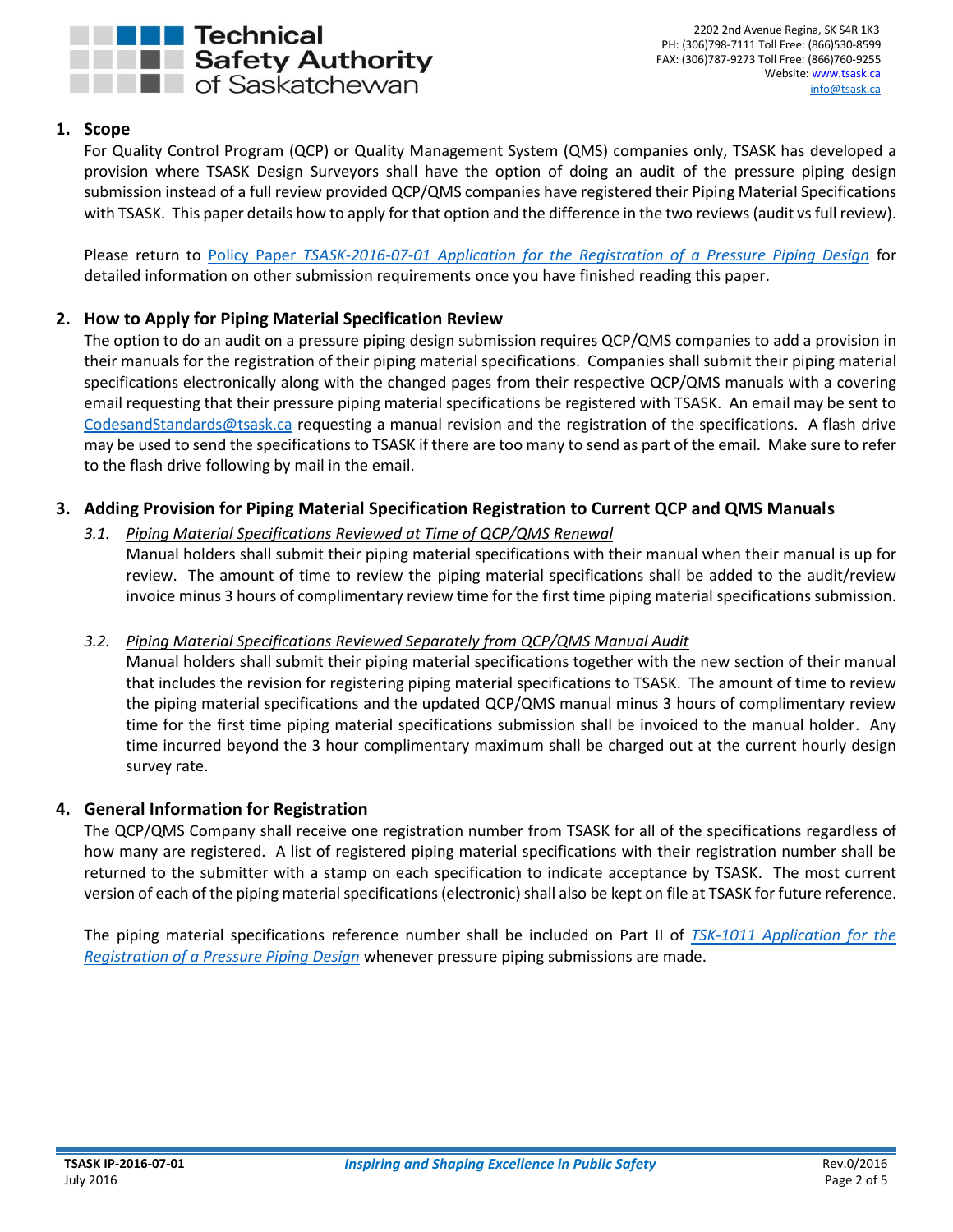

# <span id="page-2-0"></span>**5. Use of QMS Company Piping Material Specifications by 3rd Party Designers - QMS Companies ONLY**

When a QMS company uses a 3<sup>rd</sup> party design company, the QMS company has the option to allow the 3<sup>rd</sup> party designer to use their registered piping material specifications in the design. This can be accomplished in two ways:

- Design company uses the QMS piping material specifications in place of the design company's specifications; *OR*
- Design company reviews the QMS piping material specifications against their own specifications and states that the piping material specifications to be used in the design are equivalent.

TSASK shall accept either option. In both cases, the letter to TSASK acknowledging a  $3<sup>rd</sup>$  party designer must be signed by the owner and the design company and be included as part of the pressure piping design review package. (Part II of *[TSK-1011 Application for the Registration of a Pressure Piping Design](http://www.tsask.ca/public/pdf/2016%20Pressure%20Piping/TSK-1011_-_Application_for_the_Registration_of_a_Pressure_Piping_Design_Form.pdf)*)

## <span id="page-2-1"></span>**6. Piping Material Specification Requirements**

The piping material specifications shall include (as a minimum):

- Code of Construction B31.1, B31.3, and B31.5 may be more than one. Just be clear what applies to what systems/specifications.
- Category of fluid service if B31.3
- ANSI/ASME Pipe Material Specification and Grade
- Nominal Pipe Size and Schedule
- Pressure Temperature Range applicable
- Applicable fluids
- Corrosion Allowance
- Flange Material and Rating
- Type of pressure test, testing mediums and test pressures
- PWHT details
- Radiographic examination requirements
- Other non-destructive testing (NDT)
- Minimum Design Metal Temperature (MDMT) testing if applicable
- Any other relevant information

## <span id="page-2-2"></span>**7. Changes or Additions to Registered Piping Material Specifications**

Any changes to registered piping material specifications shall require TSASK concurrence and an updated stamp and signature on the specification and an acknowledgement email from TSASK when the review is complete. An invoice for the time to review shall be sent to the company for payment.

If changes are made to specifications during the current validation period of the QMS/QCP, the fee for such a review would be the amount of time required by Codes & Standards Compliance to review and register (hourly rate).

The review of new specifications or specification updates that are included at the time of the QMS/QCP manual audit/review shall be included as part of the fee for the QMS/QCP review.

No pressure piping design shall use a piping material specification that is not registered with TSASK. If TSASK finds a non-registered piping material specification has been used, the pressure piping audit shall be cancelled and a full review of the submission shall be undertaken.

#### <span id="page-2-3"></span>**8. Piping Design Audit versus Piping Design Review**

As long as the piping material specifications are used for the design of the pressure piping systems, TSASK shall do a high level cursory audit of the system. If TSASK finds any error, an additional two items shall be checked. If more errors are found, then the entire piping submission shall be reviewed. TSASK may consider suspending the QMS/QCP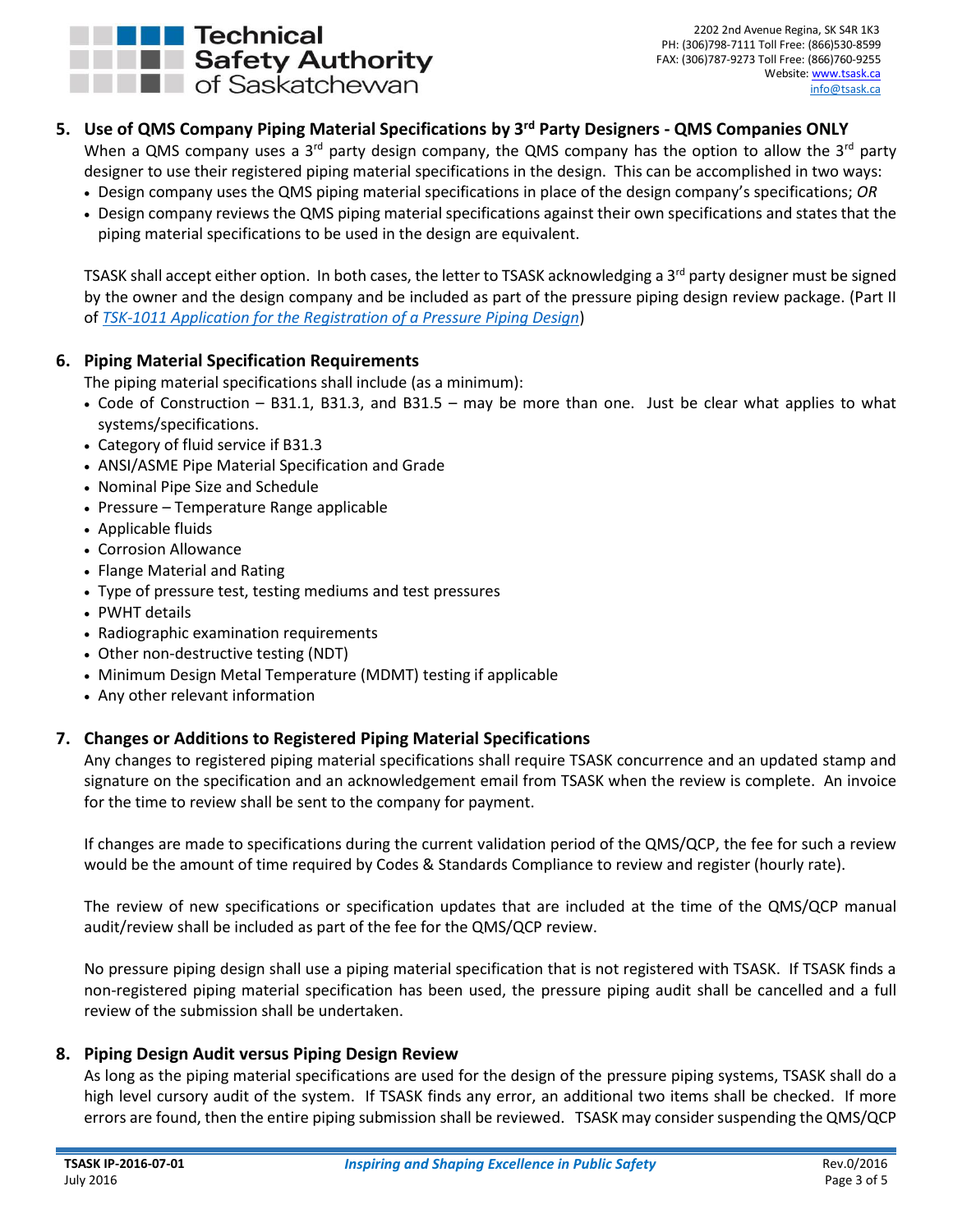

manual holder's opportunity to take advantage of pressure piping audit reviews if these errors are systemic in nature. This may also affect the status of the QCP or QMS holder's manual.

The following forms shall be included with all submissions and shall be reviewed by Codes & Standards Compliance for completeness:

- TSASK Form *[TSK-1011 Application for the Registration of a Pressure Piping](http://www.tsask.ca/public/pdf/2016%20Pressure%20Piping/TSK-1011_-_Application_for_the_Registration_of_a_Pressure_Piping_Design_Form.pdf) Design; and*
- TSASK Form *[TSK-1003 General Engineering Requirements for Design & Construction of Pressure Piping Systems](http://www.tsask.ca/public/pdf/2016%20Pressure%20Piping/TSK-1003_-_General_Engineering_Requirements_for_Pressure_Piping.pdf)* (shall be signed, dated and stamped by a Professional Engineer)

Provided the forms are correct, the following items become auditable areas for TSASK:

- Random checks on submitted piping systems to ensure the piping material specification sheet as registered has been applied correctly. Line lists containing all the information on the piping system shall still be submitted to TSASK and signed and stamped by a Professional Engineer as part of the review application.
- Verify that the set pressure of the PRDs protects vessels and piping from exceeding their rated MAWP. If no vessel information is available at the time of the review, a comment shall be placed on the TSASK piping registration letter that states that the PRD's set pressures could not be checked against the MAWP of the vessel(s). This shall require follow up by the owner. *This will not hold up the registration of the piping system*.
- Confirm that new vessels have Canadian Registration Numbers (CRN) for Saskatchewan. If this information is not available at the time of the review, a comment shall be placed on the TSASK registration letter that states that the CRN(s) for the vessel(s) were not provided which shall require follow up by the owner. Again, *this will not hold up the registration*; but, without the vessel CRNs and data reports, the system(s) shall not be put into service.
- Verify test pressure and proposed NDT examinations are correct and in accordance with the applicable design code and that the test pressure does not exceed yield stress as per applicable code, if required.
- Special provisions for testing closure welds (if the provisions of B31.3 are applied) as per B31.3 Clause 345.2.3(c) Closure Welds.

## <span id="page-3-1"></span><span id="page-3-0"></span>**9. TSASK Mandatory Compliance Review**

- *9.1. Pressure Relief Devices (PRD)*
	- TSASK shall review the:
	- Placement of PRD(s):
	- PRD discharge lines (especially if there is a common discharge header); and
	- PRD discharge header piping calculation (if there is a common discharge header).
- <span id="page-3-2"></span>*9.2. Pressure Relief Path Stop Valves*

TSASK shall verify that there is/are:

- No stop valves between pressure components and their PRD(s);
- No stop valves between isolatable sections of piping and the associated PRD; and
- A PRP Stop Valve Control program in place if stop valves are found in the relief path; and
- An updated list of site(s) (*TSK-0015 Update to a Registered PRP SVC Program*) for inclusion with the registered PRP SVC Program for that company; OR
- A copy of *TSK-1012 Application for the Registration of a Pressure Relief Path Stop Valve Control Program*; OR
- Proof that the PRP Stop Valve Control Program is/will be part of the owner's QMS manual (either an order number if done online, a copy of the TSK-1012 with QMS Addition, or the name of the person on the credit card used to pay for the electronic submission).

## <span id="page-3-3"></span>**10. Non-QMS or Non-QCP Manual Holders**

Registering piping material specifications for non-manual holders is not being considered at this time. QMS and QCP manual holders are subject to audits which provide opportunities for follow up to ensure the specifications are being maintained and followed. This is not the case for non-manual holders.